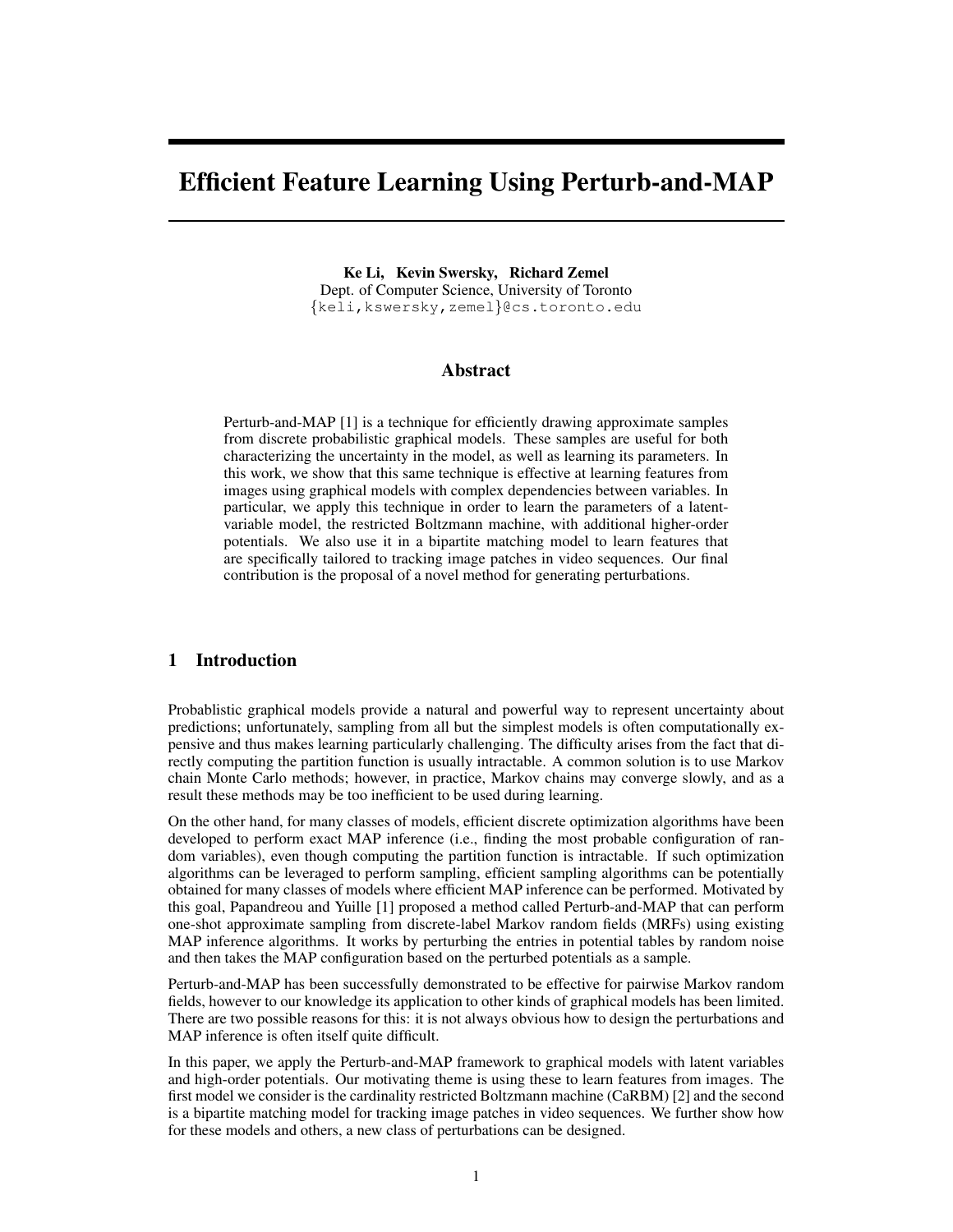# 2 Background

Perturb-and-MAP is a sampling method that leverages existing optimization algorithms for performing MAP inference. If MAP inference can be performed efficiently, Perturb-and-MAP can leverage this to draw approximate samples. In the context of discrete-label MRFs, Perturb-and-MAP works by perturbing potentials with random noise, and then performing MAP inference on the model with perturbed potentials.

At its core, Perturb-and-MAP relies on the following fact:

**Fact.** *If*  $\epsilon_1, \ldots, \epsilon_n \sim i.i.d.$  *Gumbel*(0,1), then  $P(a_k + \epsilon_k = \max_i \{a_i + \epsilon_i\}) = \frac{\exp(a_k)}{\sum_i \exp(a_k)}$  $\frac{\exp(a_k)}{\exp(a_i)}$ .

Throughout this paper,  $Gumbel(\mu, \beta)$  denotes the maximum form of the Gumbel distribution, whose cdf is given by  $e^{-e^{-(x-\mu)/\beta}}$ .

It follows from the above fact that if the negative energy of each joint configuration is perturbed with i.i.d. standard Gumbel noise, Perturb-and-MAP yields an exact sample from the MRF. Of course, doing this in practice is intractable, since the number of joint configurations scales exponentially in the number of random variables. As an approximation, all entries in unary potential tables and some entries in pairwise and higher-order potential tables may be perturbed with standard Gumbel noise independently. It has been shown empirically that this reduced-order perturbation produces qualitatively similar results as perturbing the negative energy of each joint configuration.

# 3 Cardinality Restricted Boltzmann Machines

The cardinality restricted Boltzmann machine [2] is an extension of the restricted Boltzmann machine (RBM) that enforces a sparsity constraint over hidden units. It has been shown that CaRBMs are able to extract features that are more interpretable than those extracted by standard RBMs.

The CaRBM adds a prior  $\psi_k$  on the hidden units to the probability distribution defined by the standard RBM:

$$
P(\mathbf{v}, \mathbf{h}) = \frac{1}{Z} \exp(\mathbf{h}^T W \mathbf{v} + \mathbf{b}^T \mathbf{h} + \mathbf{c}^T \mathbf{v}) \psi_k(\sum_i h_i)
$$
(1)

where  $\psi_k(x)$  is defined to be 1 if  $x \le k$  and 0 otherwise,  $\mathbf{v} \in \{0,1\}^D$  and  $\mathbf{h} \in \{0,1\}^F$  are binary random variables representing visible and hidden units respectively,  $W \in \mathbb{R}^{F \times D}$ ,  $\mathbf{b} \in \mathbb{R}^F$ ,  $\mathbf{c} \in \mathbb{R}^D$ are model parameters representing weights between all visible and hidden units, biases on hidden units and biases on visible units respectively, and  $\mathcal Z$  is the partition function.

One of the main challenges in training a CaRBM is in computing  $P(h|v)$ ; unlike a standard RBM, each hidden unit in a CaRBM is not conditionally independent of other hidden units given all visible units. Swersky et al. [2] proposed an algorithm for exactly computing  $P(h|\mathbf{v})$  in  $O(kF)$  time, which will be referred to as the exact marginalization algorithm. Using Perturb-and-MAP, we can devise more efficient approximate sampling algorithms by leveraging a plethora of existing selection algorithms. To draw an approximate sample, we first independently perturb the total input to each hidden unit with standard logistic noise and then find the hidden units with the  $k$  largest inputs using a selection algorithm. If the prune-and-search selection algorithm [3] is used to perform MAP inference, an approximate sample can be drawn in  $O(F)$  time. This is significantly faster than the exact marginalization algorithm, especially for large k.

# 4 Bipartite Matching

Many problems in artificial intelligence involve finding the correct matching in a bipartite graph. For example, in computer vision, one often needs to find the correct matching between key points in a pair of related images. Solving this problem is central to many applications, such as image stitching, stereo reconstruction and video tracking. For this problem, we are given image patches around each key point in each image, and the ground truth matching between key points in each pair of images in the training set. The aim is to learn a good descriptor for image patches that will facilitate matching in a pair of test frames.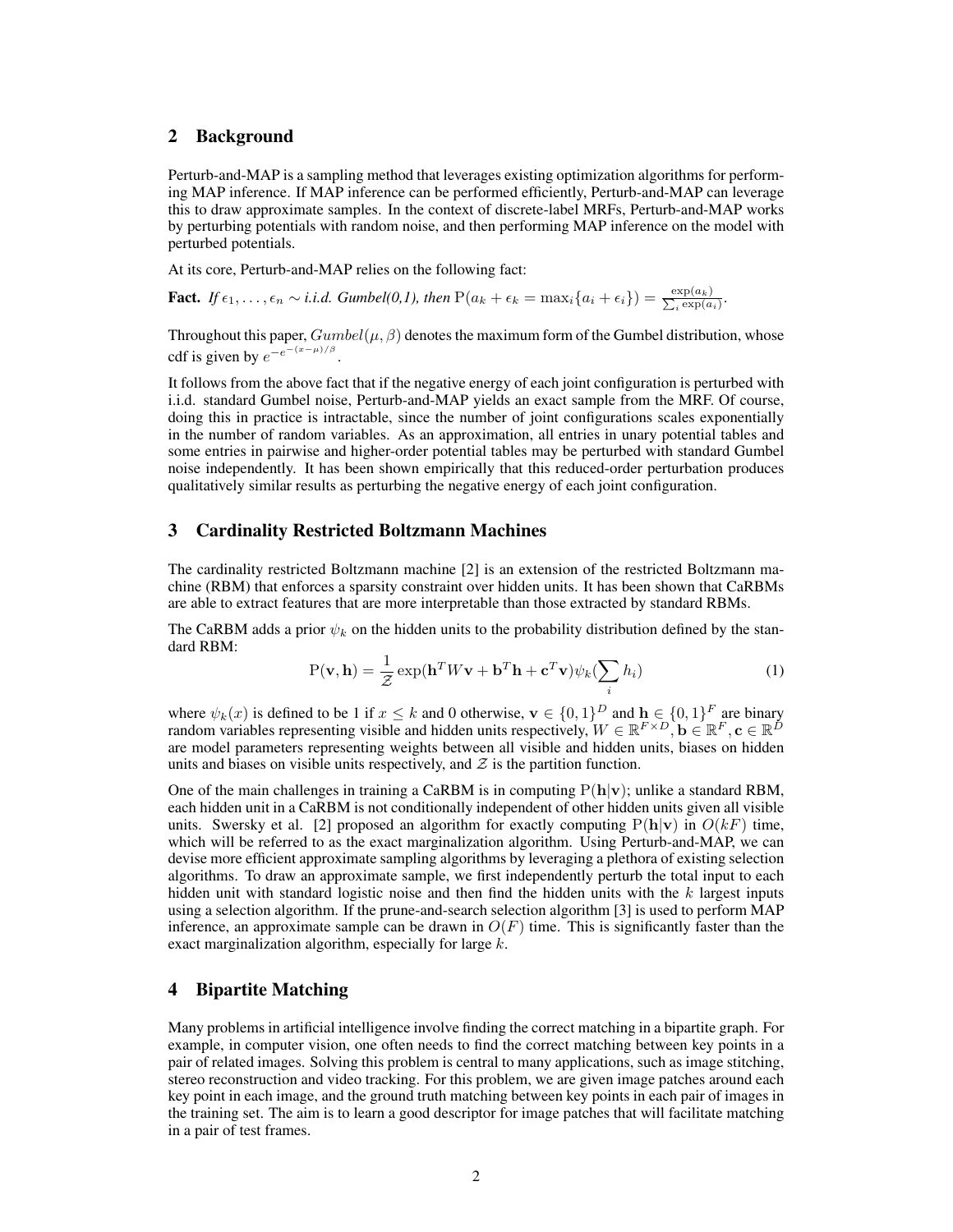Consider a directed model  $\phi$  parameterized by  $\theta$  that maps the data to some feature space. Our model defines a probability distribution over match matrices based on the Euclidean distance between points in feature space:

$$
P(M; \theta) = \frac{1}{Z} \exp\left(-\frac{1}{2N} \sum_{i,j} m_{ij} \left\|\phi(\mathbf{x}_i; \theta) - \phi(\mathbf{x}'_j; \theta)\right\|_2^2\right) \prod_j \psi\left(\sum_i m_{ij}\right) \prod_i \psi\left(\sum_j m_{ij}\right) \tag{2}
$$

where  $\psi(x)$  is defined to be 1 if  $x = 1$  and 0 otherwise,  $M \in \{0,1\}^{N \times N}$  are binary random variables representing a match matrix,  $m_{ij}$  is entry  $(i, j)$  in  $M$  representing if *i*th key point in frame 1 and the jth key point in frame 2 match, and  $\mathbf{x}_i \in \mathbb{R}^D$  and  $\mathbf{x}'_j \in \mathbb{R}^D$  are vectors representing input data associated with the *i*th key point in frame 1 and the *j*th key point in frame 2 respectively.

During training, the log probabilities of the ground truth match matrices are maximized with respect to  $\theta$  using stochastic gradient ascent. In the case where  $\phi$  is linear, i.e.,  $\phi(\mathbf{x}; W) = W\mathbf{x}$ , in order to compute an estimate of the gradient, we need to estimate  $\mathbb{E}_M[\sum_{i,j} m_{ij}(\hat{W} \mathbf{x}_i - W \mathbf{x}'_j)(\mathbf{x}_i - \mathbf{x}'_j)^T]$ with a sample from  $P(M; W)$ . As computing the partition function of  $P(M; W)$  is known to be #Phard, sampling from  $P(M; W)$  is challenging. On the other hand, finding the MAP configuration of M can be done in just  $O(N^3)$  time using the Hungarian algorithm. Therefore, if the model is perturbed with noise from the right distribution, we can draw approximate samples in  $O(N^3)$  time by leveraging this existing MAP inference algorithm.

#### 5 Designing Perturbations for Sampling Match Matrices

Consider a more general form of the probability distribution defined in equation 2:

$$
P(M) = \frac{1}{Z} \exp\left(\sum_{i,j} m_{ij} c_{ij}\right) \prod_j \psi\left(\sum_i m_{ij}\right) \prod_i \psi\left(\sum_j m_{ij}\right) \tag{3}
$$

where  $c_{ij}$  denotes the compatibility score between the *i*th key point in frame 1 and the *j*th key point in frame 2 and all other symbols are as defined in equation 2. Intuitively, the compatibility score between a pair of data examples represents the degree of preference for matching the pair.

The challenge with applying Perturb-and-MAP to this model is in designing perturbations to  $c_{ij}$ 's so that the distribution of MAP configurations approximates the model distribution. As noted in [1] and section 2 on the preceding page, perturbing the negative energy of all configurations of  $M$  with i.i.d. standard Gumbel noise would yield a procedure that draws exact samples from the model distribution. For Perturb-and-MAP to be tractable, perturbations must be applied to a subset of the  $N!$  configurations. One approach is to apply it to the  $N^2$  compatibility scores; however, this introduces dependencies among the perturbed energies of different configurations. Here we consider if it is nevertheless possible to design perturbations so that the negative perturbed energy of each configuration follows the standard Gumbel distribution.

Observe that for any configuration with a positive probability mass, the negative energy can be expressed as  $\sum_i c_{i,m(i)}$ , where  $m(i) = j$  such that  $m_{ij} = 1$  (j exists and is unique because any configuration with  $\sum_j m_{ij} \neq 1$  has a probability mass of zero). The negative perturbed energy is therefore  $\sum_i (c_{i,m(i)} + \epsilon_i)$ . Our goal is to find distributions that  $\epsilon_i$  should be drawn from so that  $\sum_i \epsilon_i \sim Gumbel(0, 1).$ 

We construct the distributions by first finding a distribution  $\mathcal{D}(1)$  such that if  $X \sim Gumbel(0, 1)$ ,  $Y \sim \mathcal{D}(1)$  and  $X \perp Y$ ,  $X + Y \sim$  Gumbel $(0, 2)$ . Since the probability density function (pdf) of a sum of independent random variables is simply the convolution of the pdf's of the individual random variables, we found the pdf of  $\mathcal{D}(1)$  numerically by deconvolving the pdf of  $Gumbel(0, 1)$ out of the pdf of  $Gumbel(0, 2)$ . The pdf of  $\mathcal{D}(1)$  is shown in Figure 1a on the next page along with the pdf of  $Gumbel(0, 1)$  for comparison.

 $\mathcal{D}(s)$  is defined in terms of  $\mathcal{D}(1)$ , with s denoting scale, so that if  $Z \sim \mathcal{D}(1)$ , s $Z \sim \mathcal{D}(s)$ . Since if  $\overline{X} \sim \text{Gumbel}(0, 1)$ , s $\overline{X} \sim \text{Gumbel}(0, s)$ , it follows that if  $\overline{X} \sim \text{Gumbel}(0, s)$ ,  $\overline{Y} \sim \mathcal{D}(s)$ and  $X \perp Y$ ,  $X + Y \sim$  Gumbel(0, 2s). By applying this fact recursively, it is easy to see that if  $X \sim \text{Gumbel}(0, 2^{-(N-1)}), Y_i \sim \mathcal{D}(2^{-i})$  for  $i \in \{1, \ldots, N-1\}$  and  $X \perp Y_1 \perp \ldots \perp Y_{N-1}$ ,  $X + \sum_i Y_i \sim Gumbel(0, 1).$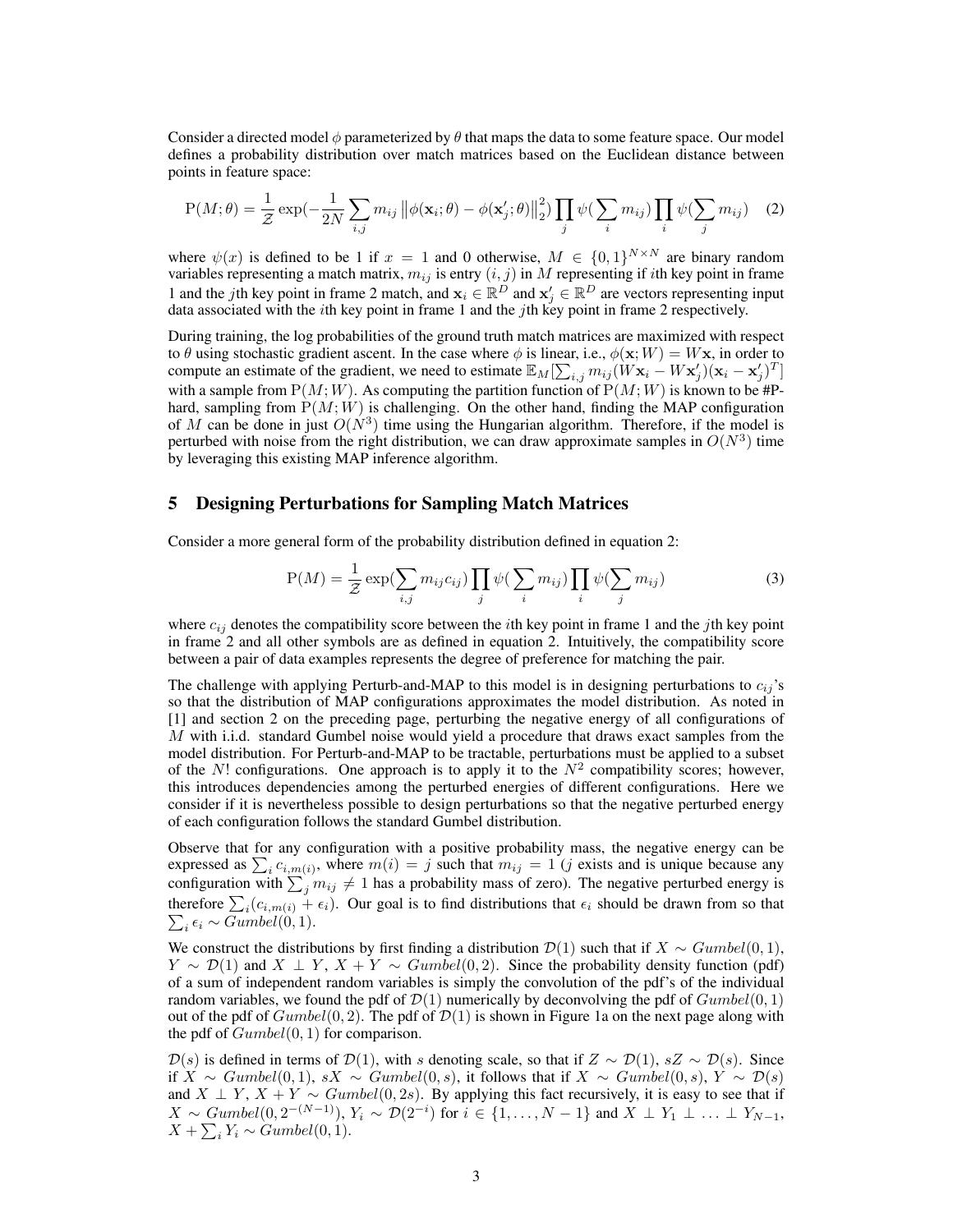

Figure 1: (a) The pdfs of  $\mathcal{D}(1)$  and  $Gumbel(0, 1)$ . (b) Reconstruction errors while training CaRBMs using exact marginalization vs. Perturb-and-MAP. (c) Prediction errors of logistic regression on features extracted by CaRBMs trained using exact marginalization vs. Perturb-and-MAP.

Therefore, if we independently perturb each  $c_{ij}$  with noise from  $\mathcal{D}(2^{-i})$  for  $i \in \{1, ..., N-1\}$  and each  $c_{Nj}$  with noise from  $Gumbel(0, 2^{-(N-1)})$ , the negative perturbed energy of each positive-mass configuration is guaranteed to follow a standard Gumbel distribution. We are currently exploring this approach compared to commonly used logistic or normal perturbations.

# 6 Experiments

#### 6.1 Cardinality Restricted Boltzmann Machine

We trained CaRBMs with 500 hidden units and a sparsity of 10% (i.e.,  $k = 50$ ) on the MNIST handwritten digit dataset using both the exact marginalization method and Perturb-and-MAP to sample the hidden units given the visible units. They are trained using the one-step Contrastive Divergence algorithm [4]. As shown in Figure 1b, training with Perturb-and-MAP is faster and achieves lower reconstruction error than training the same model with exact marginalization.

We compare the discriminative capability of the features learned by each method by applying them to a logistic regression classifier. For the exact method, we use the marginals, while for the Perturband-MAP approach we approximate the marginals with 50 samples. As shown in Figure 1c, logistic regression achieves lower prediction error when features extracted using the CaRBM trained with Perturb-and-MAP are used, indicating that better features are extracted when the CaRBM is trained with Perturb-and-MAP.

#### 6.2 Bipartite Matching

We trained our linear bipartite matching model on a dataset [5] consisting of frames from a video of giraffes, locations of key points in each frame, and the ground truth matching between the key points in each pair of frames. The task is to predict matching between key points in arbitrary (i.e., not necessarily consecutive) pairs of frames.

Figure 2a on the following page shows two frames from the video along with the key points and ground truth matching. As shown, the patches around different key points are visually similar to each other; as a result, predicting the match from patches is challenging. Furthermore, patches around some key points, like those on the left and right front legs, can be easily confused with one another.

We trained two linear bipartite matching models, one on  $65 \times 65$  patches and SIFT descriptors centered at key points, and one on patches only. Both models have 2000 features corresponding to patches, and the former also has an additional 128 features corresponding to SIFT descriptors. In the former model, we assume that there are no weight connections between features for SIFT descriptors and the input patches, and vice versa. We initialized the weights with the first 2000 principal components of the patches for both models and all 128 principal components of the SIFT descriptors for the former model. In each iteration of training, we uniformly sampled all frame distances from 5 to 30 and then randomly picked a pair of frames given the sampled frame distance